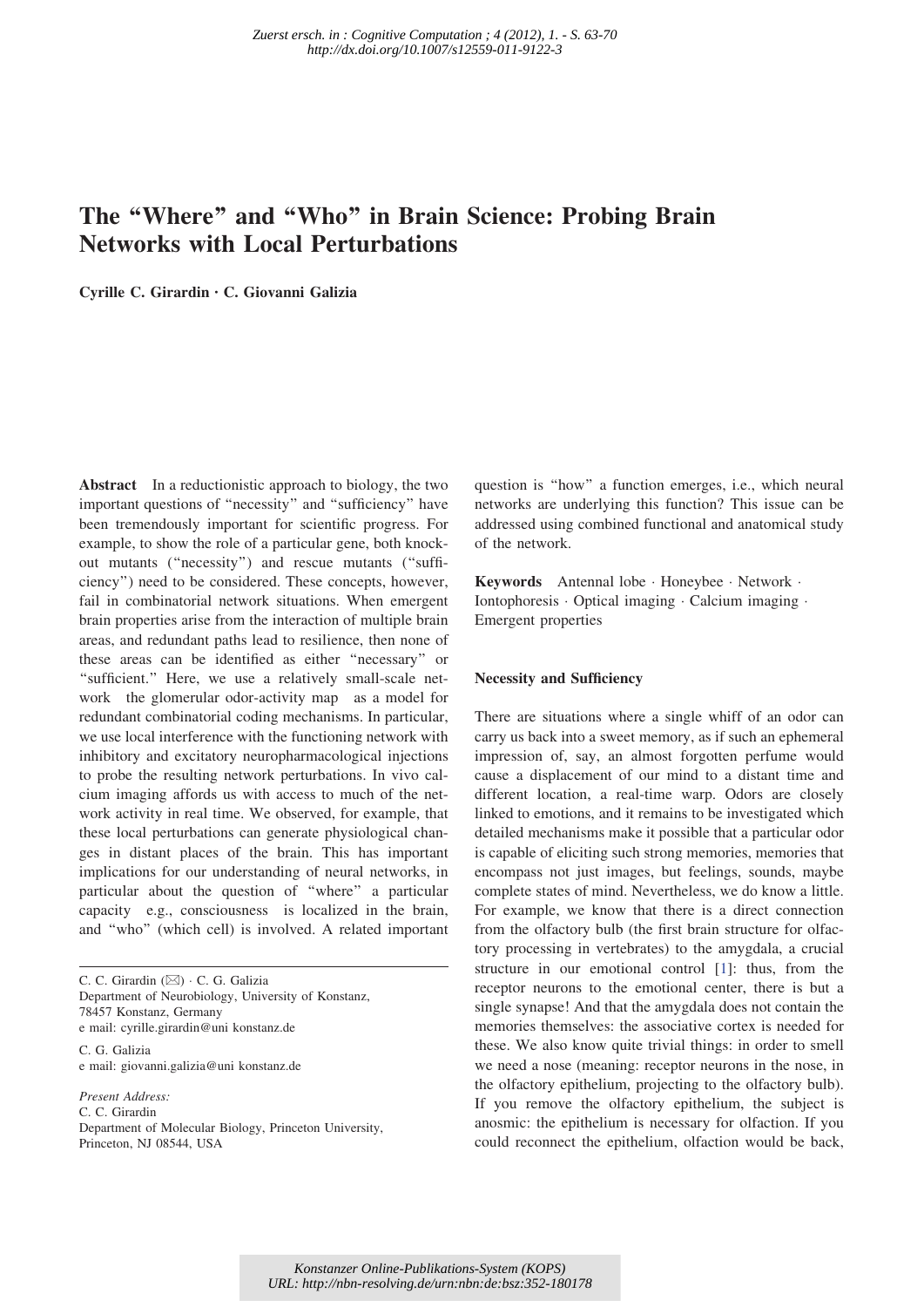showing that the epithelium is also sufficient. It is clear that "sufficiency" is a more difficult term than "necessity": the epithelium alone cannot smell, because it is but a step in the sequence of events that lead to an olfactory percept. And, indeed, experiments have shown that lesions to large parts of the epithelium do not lead to massive olfactory impairment [2], showing that a subportion of the epithelium is also sufficient. Thus, the whole epithelium appears to be redundant (though most likely necessary for the full sensitivity of the system). It should be noted that the term redundancy is used in different ways in different disciplines, e.g., neuroscience and mathematics. In summary, for the initial part of olfactory processing, the epithelium is necessary and (at least part of it) sufficient : as a consequence, we know the ''where'' and the ''who.''

When we look at the next steps of olfactory processing, the picture increases in complexity (It might be noted that the picture would also increase in complexity if we were to look at the epithelium with higher spatial resolution). For the olfactory time warp to happen, we need not just the amygdala (emotion) and the associative cortex (memory), but several other structures more. But still, attributing particular tasks to dedicated brain areas is common, and an increasingly important branch of (human) neuroimaging research. Implicitly, the inherent logic of this approach is one of ''necessity'' and ''sufficiency'' for a particular task attributed to a particular area, resulting in the knowledge of ''where'' (e.g., the particular area) and ''who'' for the given task.

However, "necessity" and "sufficiency" need to be considered with more caution when emergent network properties are concerned. The most formidable emergent property of the brain is consciousness, a topic that is difficult to address in a manipulative way in animal models. Therefore, here we ask whether other brain network properties also escape a simple ''necessity''/''sufficiency'' logic. Indeed, the olfactory system offers a good example. Already at the level of the first neuronal relay station, the olfactory bulb, olfactory coding is combinatorial in nature, and the information present in any single neuron cannot be sufficient to decode any given odor. How, then, do we need to answer questions about ''where'' and ''who'' with respect to the encoding of a particular odor information? In the following, we use the insect olfactory system as an amenable opportunity to address this question. We structure the paper in the following way: (1) present the insects as neurobiological model systems, (2) review the olfactory system (the antennal lobe, corresponding to the vertebrate olfactory bulb) of the honeybee, (3) explain the combinatorial nature of olfactory coding, and (4) present the spatial organization of the underlying neural networks. We close with (5) a summary about how ''where'' and ''who'' need to be interpreted in complex networks of neurons, such as those forming the brain.

#### The Insect Brain as a Model

In the brain, olfactory information is processed in the olfactory bulb of vertebrates or in the antennal lobe of insects. The anatomical structure of the olfactory bulb and the antennal lobe is astonishingly similar [3, 4]. Both contain spherical processing units the glomeruli that respond to odor stimuli. Each glomerulus is densely innervated by axons of olfactory receptor neurons and processes of interneurons and output neurons. Both mammals and insects have multiple areas for further olfactory processing downstream the antennal lobe and the olfactory bulb, respectively (Fig. 1).

However, the antennal lobe of insect is much smaller than the olfactory bulb. As a comparison, the olfactory bulb of the rat consists of 2,000 glomeruli while the antennal lobe of the honeybee has about 160 glomeruli [5 7]. In insects, the number and the anatomical position of glomeruli are relatively constant across individuals. It is therefore possible to build an atlas describing all glomeruli within a species. This effort has already been done in several insect species (e.g., honeybee: [5 7], fruit fly: [8 10], several moth species: [11 14], mosquito: [15]). Moreover glomeruli can be functionally identified since each odor activates a particular set of glomeruli. Spatial patterns of glomerular activities are reproducible from individual to individual, and this permitted the construction of physiological atlases using optical imaging and large set of stimuli (e.g., [16, 17]).

An important characteristic of the insect model is the possibility to perform behavioral and physiological experiments in the same individual (this is more challenging in vertebrates). Learning experiments allow to directly compare behavioral performance with physiological changes [18, 19]. An example is the pioneering study of Hammer [20] in the honeybee. He showed how a single neuron can control the behavior of the animal by recording from a single cell intracellularly with a micropipette. The cell activity was artificially controlled by current injections to trigger a behavioral response. Using this approach, he identified a neuron called ventral unpaired median neuron of the maxillary neuromere 1 (VUMmx1) that mediates the unconditioned stimulus response in associative learning. In associative learning experiments, an odor (conditioned stimulus, CS) is associated with a sugar water reward (unconditioned stimulus, US). After a few trials where both stimuli are presented simultaneously honeybees learn the association between the reward (US) and the odor (CS). Therefore, later presentation of the odor alone leads to proboscis extension (behavioral response). Hammer [20] showed that the US (sugar water) can be substituted by depolarizing (i.e., activating the neuron by current injection through the micropipette) the VUMmx1 neuron. This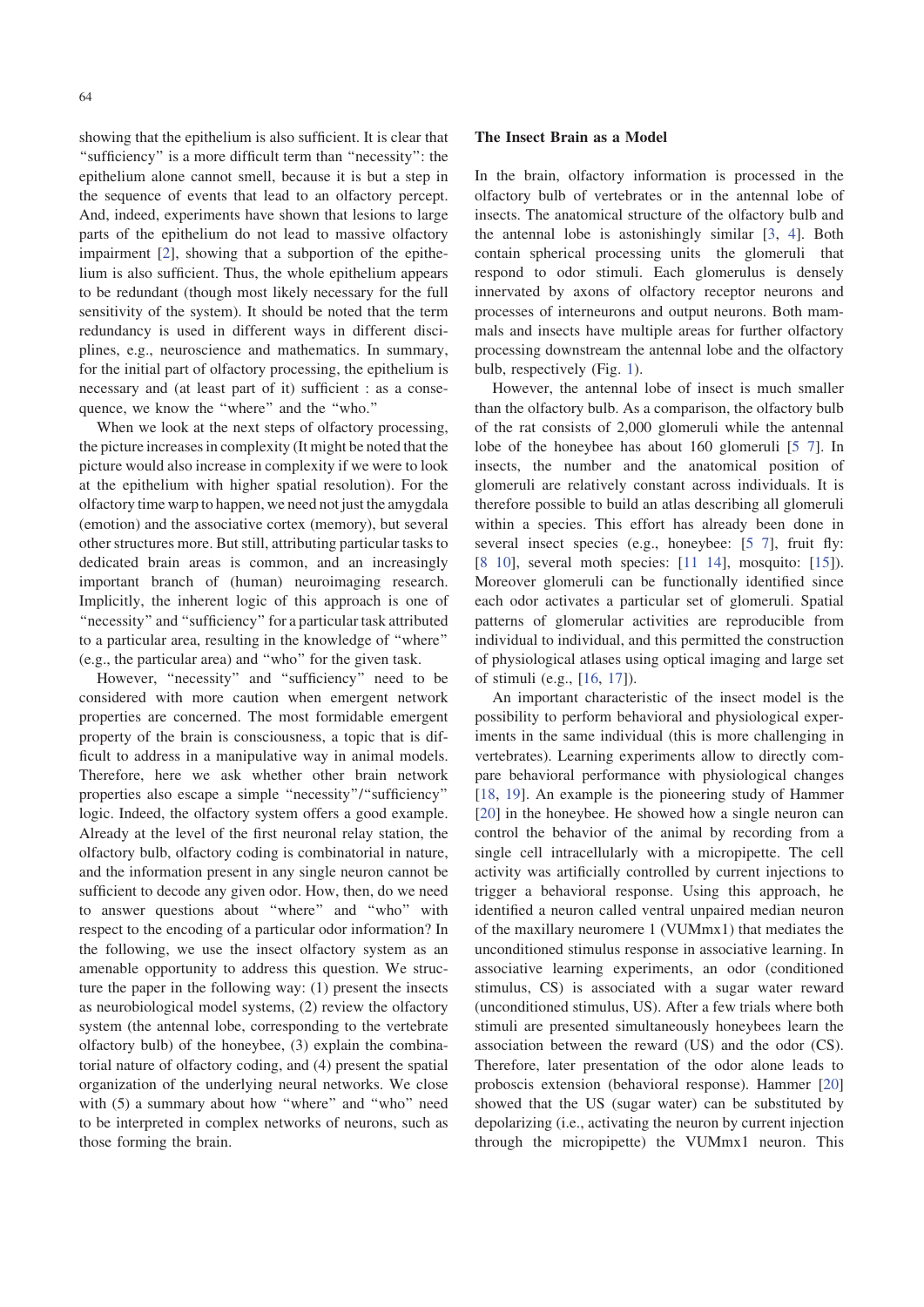

Fig. 1 a Schematic representation of the olfactory system for both mammals and insects. Each box represents one level of signal processing and arrows show the flow of information. The schematic highlights the similarity between mammals (left, black) and insects (right, colored) in the step by step processing with feedback from higher brain areas. In the case of the antennal lobe and the olfactory bulb, even the anatomical structures are very similar (see text for details). **b** Drawing showing the head of the honeybee (left, frontal view, right, side view). The main regions involved in olfactory

processing are shown (Antenna: blue, antennal lobe: red, mushroom bodies: green, lateral horn: yellow). Adapted from [32]. c Drawing of the antennal lobe showing glomeruli (gray circles), olfactory receptor neurons (blue), projection neurons (green), and both homogeneous (red) and heterogeneous (yellow) LNs (see text for details). The blue arrow depicts the input to the antennal lobe with the axons of the olfactory receptor neurons forming the antennal nerve. The green arrow represents the output of the antennal lobe via the axons of the projection neurons (color figure online)

demonstrates that this particular neuron is sufficient for a particular behavior. He also showed that hyperpolarizing the neuron (to silence it) during the US reduced, but did not abolish, learning. This shows that there must be at least one more neuron that encodes the US in the bee, and thus, VUMmx1 alone is not necessary. (To a vertebrate scholar, this can open the beauty of insect systems, where tasks that are covered by entire areas of the mammalian brain are solved by very few, identifiable neurons in insects). These results not only identified who is controlling which behavior but also revealed the anatomical structure of that neuron (thus addressing the ''where'' this neuron controls that behavior). This was achieved by filling the VUMmx1 neuron with a dye after the physiological recording. Detailed anatomical reconstruction showed that VUMmx1 projects to many different locations in the bee brain and particularly in the antennal lobe and the mushroom bodies. Subsequent immuno-labeling of the bee brain reported that VUMmx1 uses octopamine as neurotransmitter [21]. VU-Mmx1 also points to the significance of redundancy: if two (or more) neurons all encode the US in a classical conditioning paradigm, and any one of them is sufficient, but none necessary, the question arises whether this duplication is redundant (maybe in the sense of a backup system) or degenerate (as in the case of the genetic code, where multiple triplets for the same amino acid add stability).

## Cell Types and Anatomical Structure of the Antennal Lobe

The antennal lobe of the honeybee is a 2-D spherical sheet of densely packed glomeruli wrapped around a pear-like 3-D structure. It is about 300-um wide and has about 160 glomeruli [5, 7, 22]. The Drosophila fruit fly has about 50 [9, 10] glomeruli packed in a dense 3-D scaffold. A glomerulus is a compact neuropil composed of the axons and dendrites of the different cells present in the antennal lobe. In insects, cell bodies cluster at the periphery of the antennal lobe, and therefore outside of the glomeruli. Three main cell types form synaptic connections in the antennal lobe (Fig. 1). Firstly, the axons of the receptor neurons target the glomeruli. In the main glomeruli, they form synapses in the periphery (cap) of the glomerulus. Secondly, local interneurons (LNs), with axons and dendrites confined to the antennal lobe, interconnect glomeruli. Several functional (inhibitory and excitatory) and anatomical interneuron types are present. Interneurons shape the antennal lobe response via lateral connections between glomeruli. Finally, the projections neurons (PNs), which send their axon to the lateral horn and the mushroom bodies (higher brain areas), represent the output of the antennal lobe. In addition, anatomical studies revealed several feedback neurons [23 26] although their function is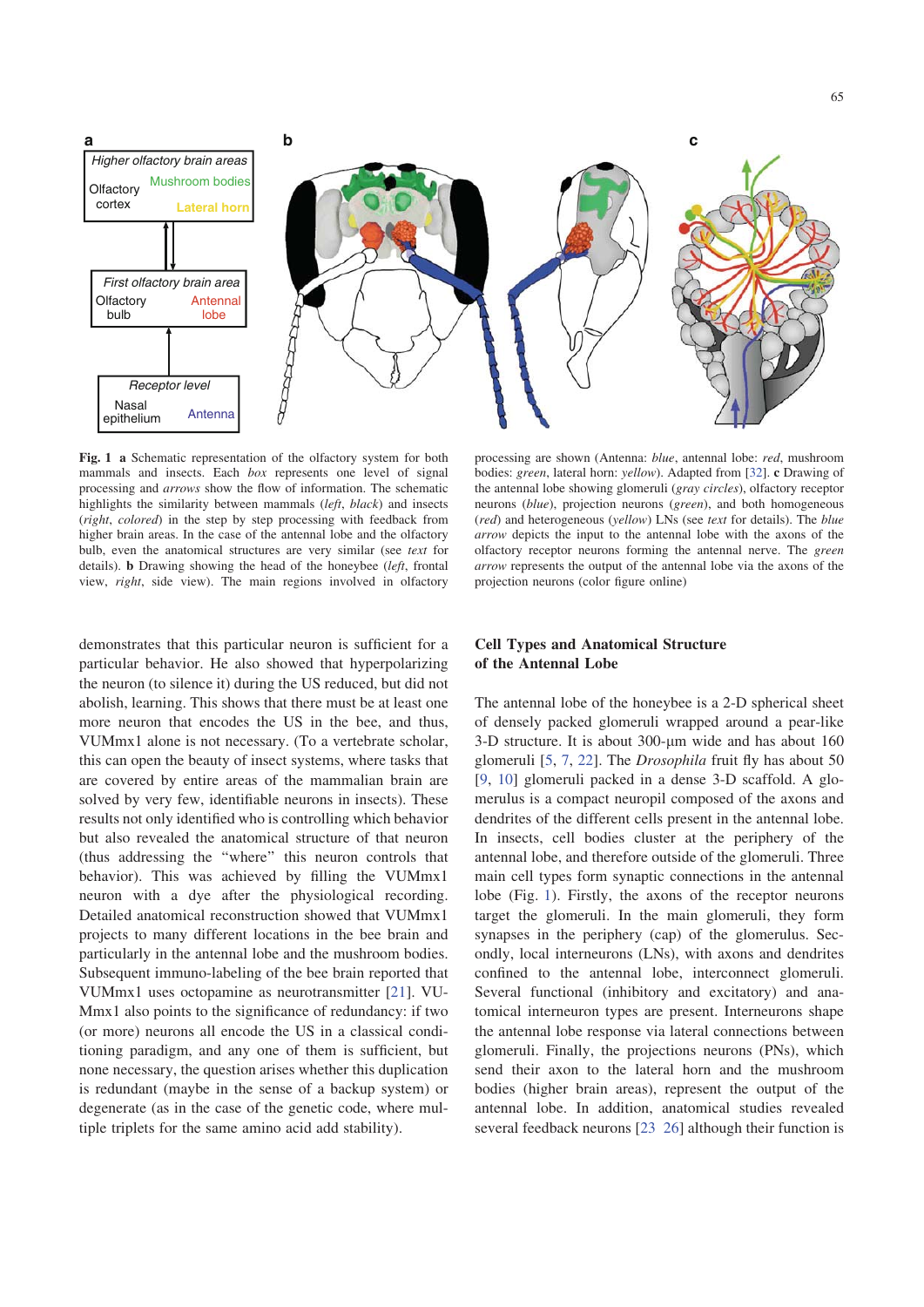unknown. In the following, we will briefly describe the structure of the different cells types of the antennal lobe and the flow of information from receptor neurons to the projection neurons.

Odor molecules bind to receptor proteins on dendrites of olfactory receptor neurons in the antenna. Each receptor neuron expresses a particular receptor protein and all receptor neurons expressing the same receptor protein project to the same glomerulus [27]. As a consequence, a glomerulus responds to odors that activate its corresponding receptor type in the antenna or in the olfactory epithelium. This is a fundamental principle of the olfactory system that is conserved from insects to mammals [27].

Local interneurons have their dendrites and axons in the antennal lobe only. Two anatomical types of LNs are present in the antennal lobe: homogeneous LNs and heterogeneous LNs [6, 28, 29] (see Fig. 1c). Homogeneous LNs project equally and sparsely to several glomeruli while heterogeneous LNs innervate densely one glomerulus and others more sparsely. LNs are key players for odor processing in the antennal lobe since they interconnect glomeruli and many of them are inhibitory [30]. The neurite arborization of the LNs suggests that different local interneuron types innervate different parts of the glomerulus in the honeybee [28]. This has implications for the processing of information in the glomerulus. For example, the axon terminals of olfactory receptor neurons are confined to the cap of the glomerulus and hence do not directly activate neurons that only innervate the center (core) of the glomerulus. This is reminiscent of the organization of the vertebrate olfactory bulb where different LNs (e.g., periglomerular cells and granule cells) are located in different layers of the bulb [1]. Detailed structural and functional analysis is needed to reveal the sub-glomerular organization of the antennal lobe (see ref. [31]). Antibodies against specific neurotransmitters showed that LNs contain classical neurotransmitters (e.g., gamma-amino butyric acid or histamine) as well as neuropeptides (e.g., tachykanine or allatostatin-A). Some LNs have up to three neurotransmitters/neuropeptides suggesting that they use several chemical signals to communicate with other neurons (Kreissl, Charlina, Bierfeld and Galizia, unpublished).

Once signals have been processed by the local circuit within and between glomeruli, the olfactory information is sent to higher brain areas via several tracts made of the axons of the PNs (see [32] for a review). Higher brain areas include the mushroom bodies and the lateral horn (Fig. 1a, b). In total, the antennal lobe of the honeybee has about 800 PNs. Similarly to LNs, PNs have different morphologies. Uniglomerular PNs innervate mostly one glomerulus very densely while multiglomerular PNs sparsely innervate many glomeruli [28]. Interestingly, uniglomerular and multiglomerular PNs tend to use different tracts to project

to higher brain areas. The functional role of these different pathways remains largely unknown and is the topic of current research (see [32] for review).

# Functional Structure of the Antennal Lobe: The Combinatorial Code

Glomeruli are often considered as processing units because they represent physical entities. Furthermore, glial cells send processes between glomeruli, suggesting that they form a structural insulation across glomeruli (though the precise role of these glial cells remains to be elucidated). In addition, different odors activate different glomeruli. The latter phenomenon is particularly striking in fluorescence imaging where glomeruli "light up" when they are active. Two odors each activate a different set of glomeruli. There is no evidence for a large scale spatial organization in the glomeruli responding to an odor. This results in activity pattern with active glomeruli randomly distributed across the antennal lobe. The number and the identity of active glomeruli in each representation and the overlap between the representations depend on the odors (see e.g., refs. [17, 33]). The dynamics of background activity also suggests that glomeruli are functional units. Indeed, when no odor is present, glomeruli are alternatively and, most importantly, individually activated and inhibited in a continuous stream of background activity [34, 35].

The spatial representation of odor is consistent between animals so that physiological atlases can be constructed [16, 17]. Up to now, only glomeruli located at the surface of the antennal lobe could be mapped using calcium imaging. In the honeybee, this represents about 30 glomeruli. The honeybee atlas shows how identified glomeruli respond to odors. For example, 1-nonanol always activates glomeruli T1-17 and T1-33 while 1-hexanol mostly activates glomeruli T1-28 and T1-38 (remember that in insects glomeruli can be named since reliably recognized from animal to animal). Some odors such as 2-heptanone activates almost all visible glomeruli, with varying intensity. Assuming that glomeruli invisible to optical imaging techniques also behave as just described in response to odors, the honeybee antennal lobe, with an arsenal of 160 glomeruli, can represent a countless number of odors. This computational principle is called the combinatorial odor coding. In female honeybees, contrarily to male bees and moths and many other insect species, there are no enlarged glomeruli dedicated specifically to sexual pheromone processing (called macroglomeruli) although some glomeruli (e.g., T1-33, T1-17, T1-42) are consistently larger than others. However, these glomeruli respond to floral odors and to pheromones and, therefore, cannot be regarded as macroglomeruli. The identity of pheromones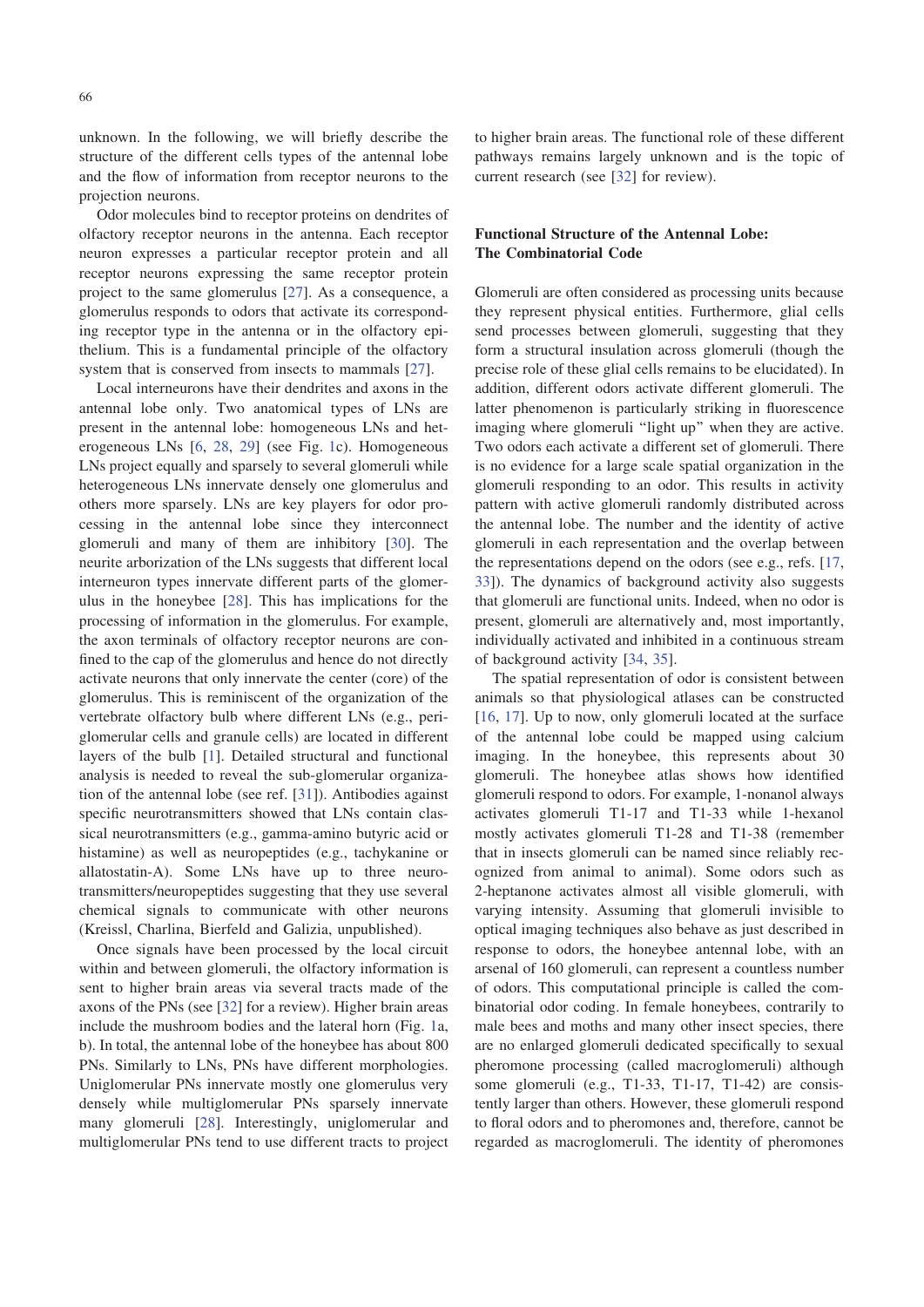and of any odor is most likely determined solely by the combination of active glomeruli rather than by a specific glomerulus with narrow tuning response. Combinatorial coding as realized across glomeruli also expands the number of odors that can be coded. As an example for this, take another combinatorial sensory code: color. Here, with three types of receptors that differ in their spectral sensitivity, our eyes can code for millions of colors, because the brain does not analyze each receptor individually, but rather the relative activity of the three receptor types. In addition to expanding the sensory range from three (the number of receptor types) to millions, the system gains concentration invariance over wide ranges of light intensity and background illumination (also called color constancy).

Which glomeruli are active is largely determined by the activity in the olfactory receptor neurons. Several pieces of evidence support this claim. First, anatomically, all olfactory receptor neurons of the same type project to the same glomerulus. This means that thousands of synapses inside a single glomerulus are ''ready to go'' upon activation of a particular olfactory receptor type. Second, the number of responding glomeruli depends on the concentration of the odor [36]. This means that receptor types with low affinity to an odor are activated only when the number of odor molecules is high. As a consequence, silent glomeruli at low concentration can become active at higher concentration. Third, pharmacological inactivation of a single glomerulus during an odor presentation marginally modifies the spatial representation of odors (Girardin and Galizia, unpublished). Finally, in Drosophila, glomeruli with no direct input show little or no response to odors [37].

Despite this dominance from the input, recent experiments have shown that inhibitory interactions strongly influence the spatial activity pattern in the antennal lobe [38 40] and [Girardin and Galizia (unpublished)]. When input and output are compared, the spatial activity patterns are very similar for the strongly responding glomeruli [38]. However, weakly responding glomeruli at the input level are suppressed by the antennal lobe network so that they do no respond anymore at the output level (projection neurons). Some glomeruli are even inhibited. As a consequence, the correlation between the spatial representation of odors decreases from input to output. This can be interpreted as contrast enhancement performed by the antennal lobe network. A recent computational model of the antennal lobe asked whether the structure of the lateral inhibitory network can be inferred by comparing the input and output responses [41]. The authors first calculated an index to quantify the response similarity to odors among 20 pairs of glomeruli. The similarity index is based on the responses to 60 odors and therefore represents a good estimate of each glomerulus tuning response. Then, they tested three models of lateral inhibition, with one of them using the similarity index to tune lateral inhibition between glomeruli (functional model, see below). The organization of inhibitory connections was either stochastic, i.e., between randomly chosen glomeruli, morphological, with stronger inhibition between immediate neighbors (centersurround), or functional, with inhibition stronger between glomeruli responding similarly to odors (large similarity index). Finally, they examined which model applied to the input experimental data best fits the output experimental data. Results show that the functional model performed slightly better than both the stochastic and the morphological connectivity patterns. This supports a mechanism of lateral inhibition in which active glomeruli inhibit each other. Next, we will discuss how the lateral interactions between glomeruli can be directly examined using local manipulations with pharmacological agents.

# Manipulating the Brain Circuit Using Iontophoretic Injections of Neurotransmitters

Microinjections of pharmacologically active substances has been successfully applied in several systems and organisms. Neurotransmitters such as gamma-amino butyric acid (GABA), glutamate, or acetylcholine (ACh) can be directly injected on their site of action using a micropipette. Ion channel blockers can also be injected. Due to the small size of the micropipettes (typically  $5 \mu m$ ), the damage to the tissue is very limited. The use of multi-barreled pipettes (2 to 7 barrels are commercially available) allows to inject several drugs at the same location. As compared to pressure injections, iontophoretic injections do not produce movement artifacts (deleterious to optical signal recorded in calcium imaging). In addition, only charged ions are expelled from the pipette by the current and not the pipette solution as it is the case with pressure injections. However, iontophoresis requires that the molecule of interest is charged and some careful control to ensure that the injection current does not directly activate the cells [42] (modern iontophoresis machines have a balance module that injects an opposite current via another channel to avoid this problem). Moreover, control solutions without the active substances (placebo) can be injected to verify that they have no effect.

A direct method to learn the function of a brain area is to artificially activate or suppress it and observe the changes in behavior or physiology. Many researchers used this approach even in organisms as small as insects. For example, in honeybees, different brain areas involved in learning and memory have been identified using local injections of drugs or cooling inactivation [43 45]. Despite these results, the fine scale mapping of connections within and between brain areas has proved challenging in insects.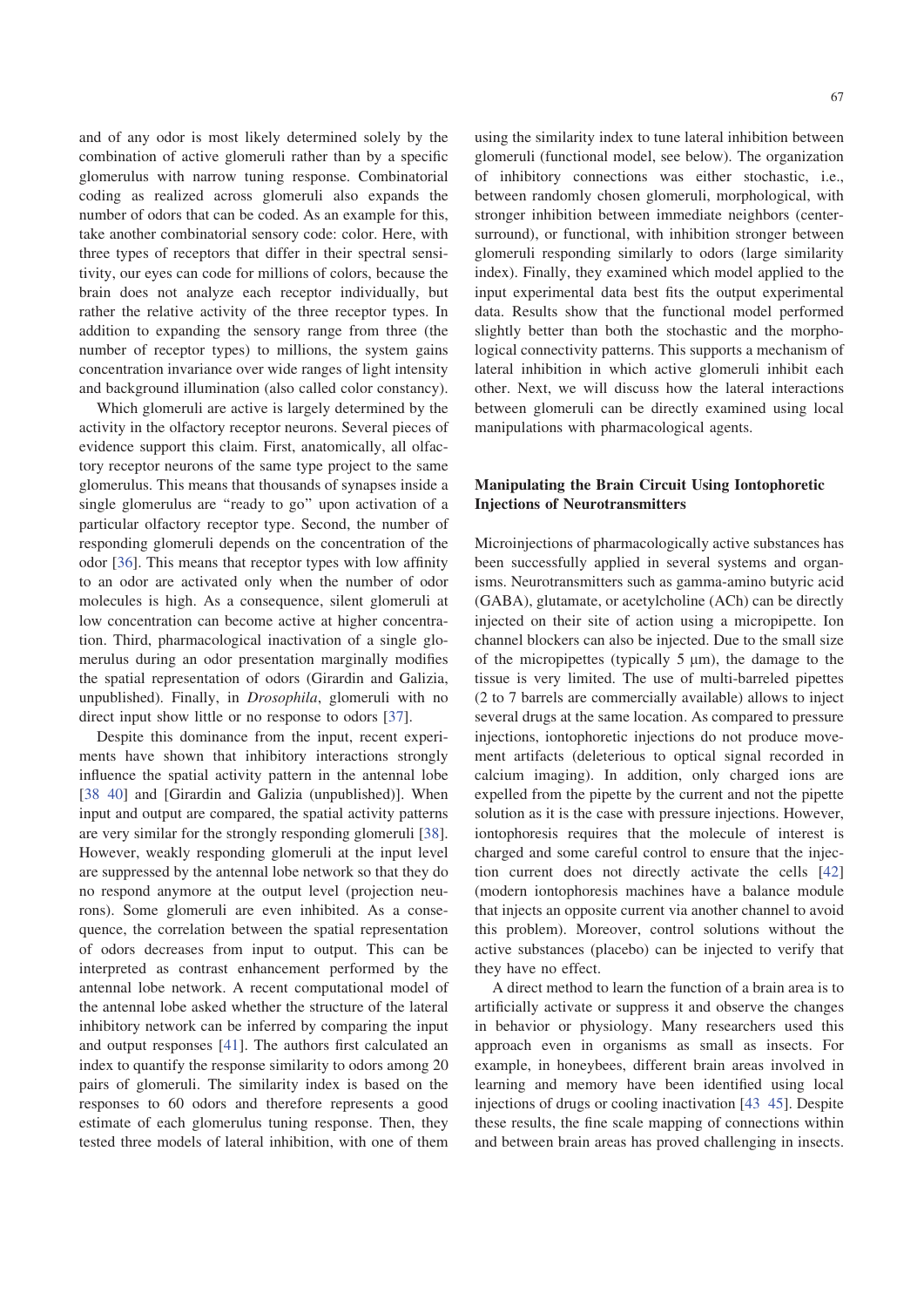To fully understand a system, it is necessary to examine the physiological response of the underlying brain structures and how their influence each other.

Optical imaging takes advantage of measuring the activity of thousand of neurons at the same time and at different locations. Combining this recording method with focal injections of neurotransmitters with a pipette permits to observe the effect of the manipulation at the injection site and in all other locations in the field of view of the camera. Recently, we used this approach to study the lateral connectivity in the antennal lobe of the honeybee (Girardin and Galizia, unpublished). We injected either inhibitory or excitatory neurotransmitters to manipulate the network. In insects, the most prominent inhibitory transmitter is gamma-amino butyric acid (GABA), while the main excitatory transmitter is acetylcholine (ACh). For example, a small injection of ACh activates a single glomerulus and thus mimics an odor stimulus with selectivity to one antennal receptor type. This is illustrated in Fig. 2 in a calcium imaging experiment. In this experiment, we specifically stained the projection neurons (i.e., the output of the antennal lobe) with a fluorescent calcium sensor (Fura-2 dextran, Fig. 2a). This dye changes its fluorescence according to the intracellular calcium concentration. Since a change in calcium concentration reflects neuronal activity, we can record the responses of these neurons over time using a digital camera (calcium imaging). The false colored picture depicts the response to a single acetylcholine injection (Fig. 2b, see figure legend for details). Figure 2c shows the time course of the response to acetylcholine injection at two different currents in the injected glomerulus and in a cell body located at the periphery of the antennal lobe.

It is also useful to apply ACh along with puffs of odor to study how the network modulates sensory activations. Conversely, a small injection of GABA will suppress a glomerulus during an odor presentation. This can shed light on the role of a single glomerulus during an odor presentation. Such experiments directly address the problem of how networks are connected and what is the function of a particular brain location in sensory processing. In many cases, a brain area will modulate the response in another area. These effects are often difficult to detect because they are small. For example, in honeybees, anatomical studies revealed putative feedback neurons from higher brain areas (mushroom bodies) to the antennal lobe [24, 26]. However, virtually no physiological study has addressed the question about the role of these feedback connections in insects. Recently, the effect of feedback connections from the mushroom bodies to the antennal lobe has been reported in the fruit fly Drosophila [46], but its role remains mysterious. The latter study is remarkable because it opens an entire new field of research on the role of the modulation of lower brain areas by higher brain areas, and this in



Fig. 2 Focal injection of acetylcholine into the antennal lobe. a Raw fluorescence image of the antennal lobe. The fluorescence comes from projection neurons stained with Fura 2 dextran (calcium sensor). The arrow shows the injected glomerulus, and the arrow head shows a cell body. Note that the pipette is transparent and is too small to be visible. The scale bar is 100 µm and also applies to b. b False color picture showing the response to an ACh injection at the locations shown by the arrow. The color scale shown on the left represents the change in fluorescence relative to background fluorescence. This



change is traditionally called "delta  $F$ " ( $\Delta F$ ) and is measured in percent. In this example, ACh produces an increase in response at the injection site (arrow) and also in a cell body (arrow head), c Time traces showing the responses in the injected glomerulus (thick line) and in the cell body (thin line) shown in a and b. The gray bar indicates the injections. Two different injecting currents  $(+10 \text{ nA}, top)$ panel and +50 nA bottom panel) were used. Note that the strength of the response can be controlled by the injected current (color figure online)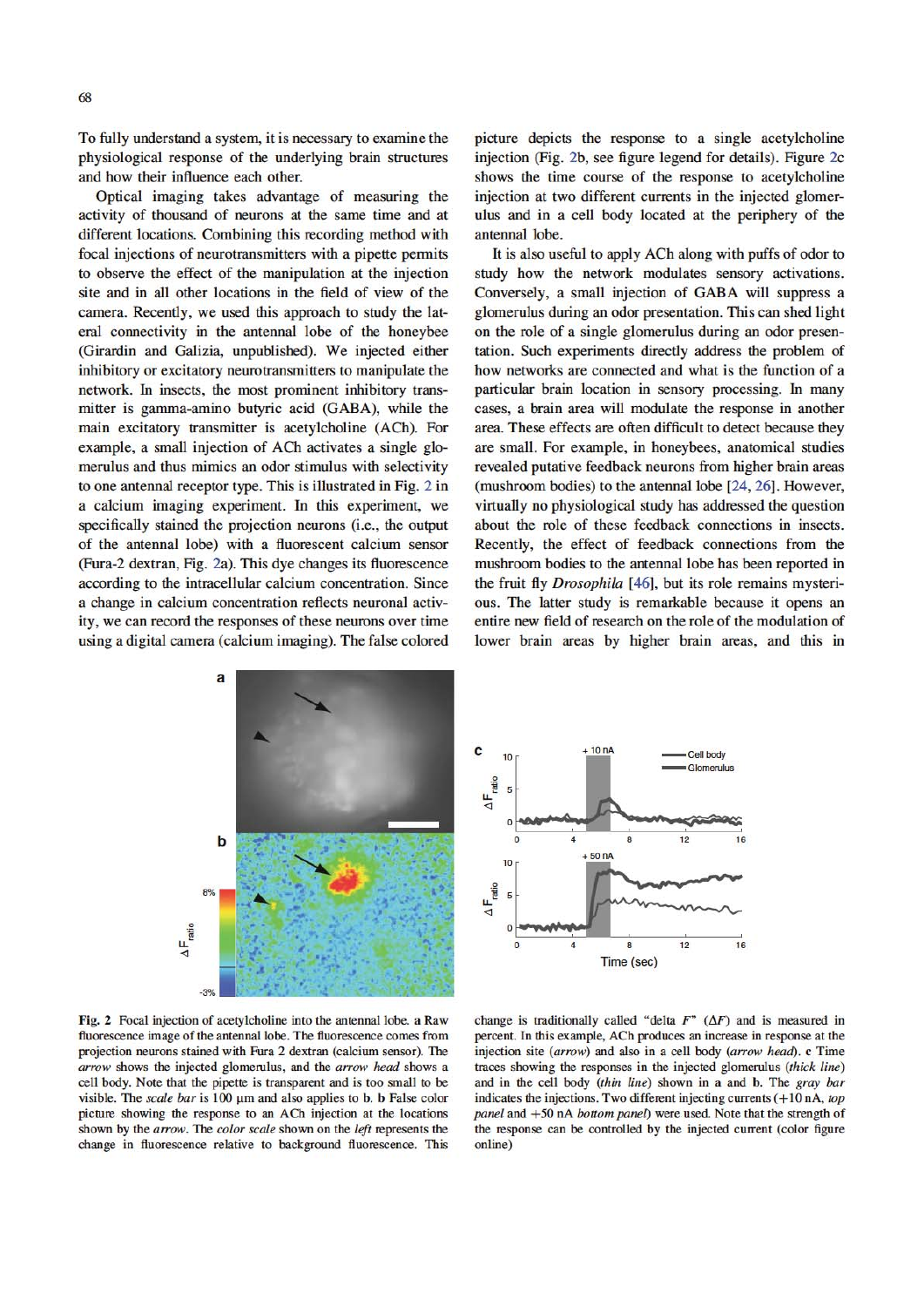relatively simple organisms the insects. Further studies are necessary to address the question of how feedback influences the response to natural stimuli (Hu and colleagues used pharmacology in an isolated brain preparation). The honeybee represents an appropriate model for more natural stimulation protocols. As shown here, using the iontophoresis or pressure injections as described above, it is possible to (in)activate the mushroom bodies while recording optically the response to an odor in the antennal lobe. In vertebrates, feedback connections seem to specifically target the inhibitory network of the olfactory bulb [47]. Given the large number of LNs in the honeybee antennal lobe, it is likely that feedback from the mushroom bodies or the lateral horn modulates the antennal lobe responses via its own inhibitory network. In this work, we used iontophoretic application of neurotransmitter to mimic either excitatory or inhibitory synaptic transmitter release, while recording the network effect of this perturbation using calcium imaging. Recent developments of optophysiological techniques increase the number of tools available to manipulate network activity in the quest of understanding how these networks perform. For example, combining the genetic expression of channelrhodopsin-2 with a spatially structured light source allows for localized depolarization of the respective neurons [48]. Similarly, at the optical imaging side of the experiment, calcium imaging can now be replaced with measuring other ions, or synaptic release, or membrane potential [49, 50]. This leads to a more fine-grained analysis of the network, revealing fundamental properties of the combinatorial nature of it.

## Where and Who in Combinatorial Networks

In this work, we have reviewed a basic property of olfactory coding: combinatorial codes in a spatially heterogeneous network, the insect antennal lobe. No glomerulus alone is sufficient to represent a particular odor, and not only those glomeruli that are active are necessary but those that are inactive are necessary too! The latter statement derives from the observation that adding active glomeruli to a response pattern changes the overall pattern, and thus the odor percept. Furthermore, network analysis done by interfering with single glomeruli shows that each glomerulus is linked with several other glomeruli, which are distributed in a patchy manner across the antennal lobe (Girardin and Galizia, unpublished). Thus, every active glomerulus involves a whole network of additional glomeruli influenced by its activity. As a consequence, removing a single glomerulus would most likely not change too much of an odor percept (apart from the rare labeled-line systems that are not discussed here). Indeed, a similar experiment was done in Drosophila: removing a single olfactory receptor (dOr22a) in a transgene, which corresponds to removing input to its innervated glomerulus, did not lead to any behavioral impairment for most odors [51]. Most strikingly, all very good ligands for this receptor that were tested were not affected, while the behavioral response to a substance that is a minor ligand (1-heptanol) was affected.

What does this mean for the quest of understanding consciousness? Assuming that such complex, emerging properties are also distributed across several brain areas, and that any brain state consists of the concomitant activity and nonactivity of particular groups of neurons, it means that any statement that pinpoints a ''where'' to consciousness is likely to be fallacious. The concept of ''necessity'' and ''sufficiency'' eludes the redundant and combinatorial nature of complex brain processing. For this reason, addressing issues about neural networks in brain function requires approaches that allow to collect data over time and space, and in an ideal experiment, this would be done simultaneously. The quickly evolving technological tools (e.g., two-photon microscopy, optogenetics) will help to achieve this goal at a spatial resolution corresponding to a single neuron and a temporal resolution of 10 100 msec. Note that traditional methods are also primordial for our understanding and will not be entirely supplanted by the novel techniques (think of what insight Cajal achieved about network connectivity with just a light microscope and a pen). Together, these approaches in combination with appropriate modeling theory will allow us to supplant the ''where'' and ''who'' question and rather address the ''how'' question: how does consciousness emerge from the brains networks complexity?

#### References

- 1. Shepherd G, Chen W, Greer C. Olfactory buld. In: Shepherd G, editor. The synaptic organization of the brain, chapter 5. Oxford: Oxford University Press; 2004. p. 165 216.
- 2. Youngentob SL, Schwob JE, Sheehe PR, Youngentob LM. Odorant threshold following methyl bromide induced lesions of the olfactory epithelium. Physiol Behav 1997;62:1241 52.
- 3. Hildebrand JG, Shepherd GM. Mechanisms of olfactory dis crimination: converging evidence for common principles across phyla. Annu Rev Neurosci 1997;20:595 631.
- 4. Wilson RI, Mainen ZF. Early events in olfactory processing. Annu Rev Neurosci 2006;29:163 201.
- 5. Arnold G, Masson C, Budharugsa S. Comparative study of the antennal lobes and their in the worker bee and the drone (Apis mellifera). Cell Tissue Res 1985;242:593 605.
- 6. Flanagan D, Mercer A. An atlas and 3 D reconstruction of the antennal lobes in the worker honey bee, Apis mellifera L. (Hymenoptera: Apidae). Int J Insect Morphol Embryol 1989;18:145 59.
- 7. Galizia CG, McIlwrath SL, Menzel R. A digital three dimen sional atlas of the honeybee antennal lobe based on optical sec tions acquired by confocal microscopy. Cell Tissue Res 1999;295:383 94.